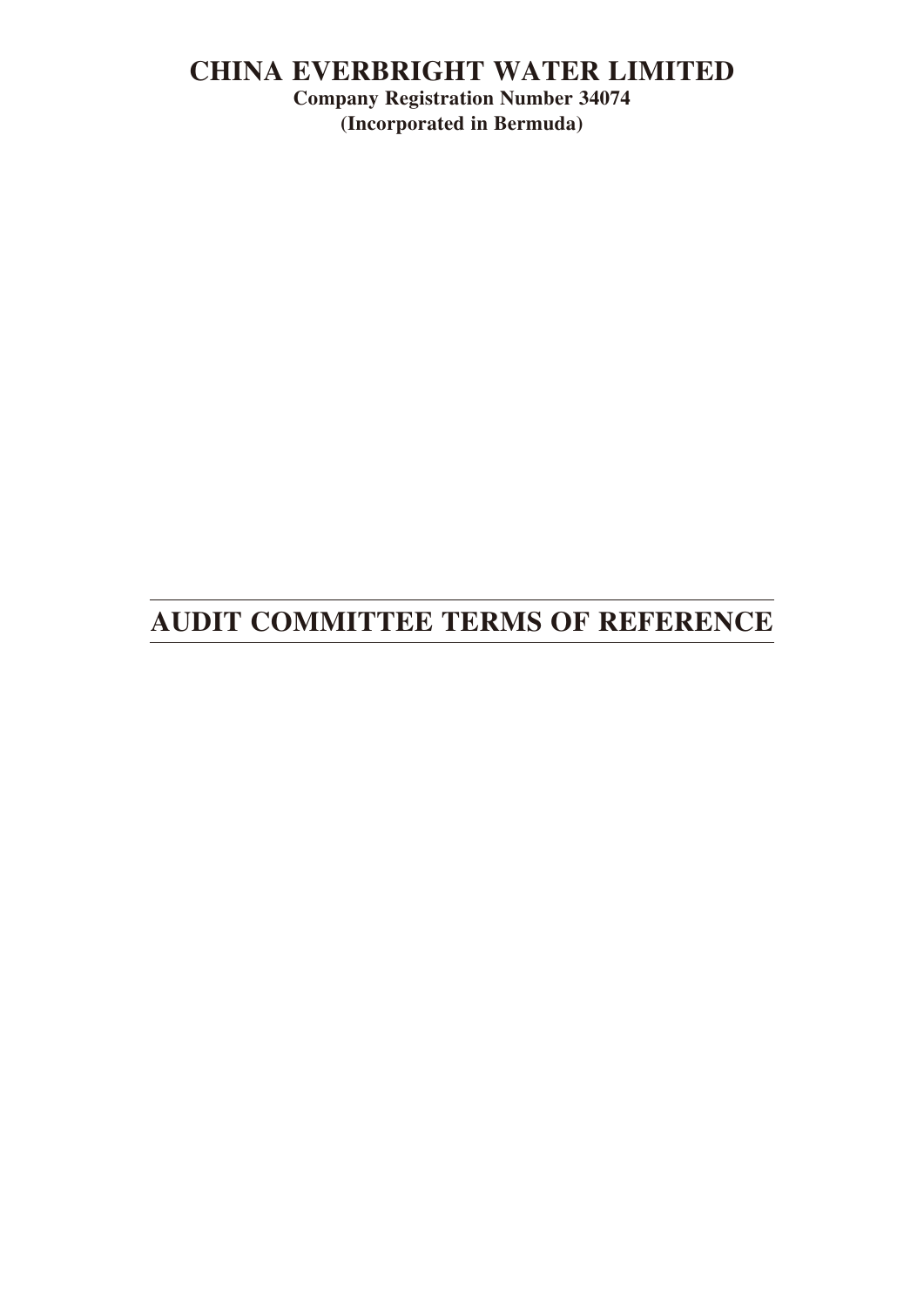# **1. INTRODUCTION**

- 1.1 The Code of Corporate Governance 2018 (the "**Code**") and the listing manual ("**Singapore Listing Manual**") of the Singapore Exchange Securities Trading Limited (the "**SGX-ST**") require companies listed on the SGX-ST to establish a audit committee (the "**AC**") which reports to the board of directors (the "**Board**", each individual director is herein referred to as the "**Director**") of China Everbright Water Limited (the "**Company**"), with written terms of reference which clearly set out the authority and duties of the AC.
- 1.2 The Corporate Governance Code at Appendix 14 of the Rules Governing the Listing of Securities (the "**HK Listing Rules**") on The Stock Exchange of Hong Kong Limited (the "**HKEx**")(the "**HK CGC**") recommends companies listed on the HKEx to set up a AC which reports to the Board.
- 1.3 The AC was established by the Board in accordance with the terms of reference approved by the Board.
- 1.4 The AC provides a basis for achieving and maintaining appropriate balance and independence in the relationship between the Company's management and the Company's internal and external auditors<sup>1</sup> in carrying out their work.

# **2. OBJECTIVES**

- 2.1 The main objective of the AC shall be to assist the Board in fulfilling its fiduciary responsibilities to the Company and each of its subsidiaries (collectively, the "**Group**") and to ensure that management has created and maintained an effective control environment in the Company, and that the management demonstrates and stimulates the necessary aspect of the internal controls structure among all parties. In addition to pursuing this goal, the AC shall:
	- (i) Oversee and appraise the quality of the audit of the Company's internal audit function and of its external auditors. Pursuant to the Singapore Listing Manual, the Company must establish and maintain on an ongoing basis, an effective internal audit function that is adequately resourced and independent of the activities it audits.
	- (ii) Serve as an independent and objective party to review the Company's financial information, including financial statements, annual reports and accounts, interim reports and if prepared for publication, quarterly reports, presented by management to shareholders, regulators and the general public.

<sup>1</sup> External auditor includes any entity that is under common control, ownership or management with the audit firm or any entity that a reasonable and informed third party knowing all relevant information would reasonably conclude to be part of the audit firm nationally or internationally.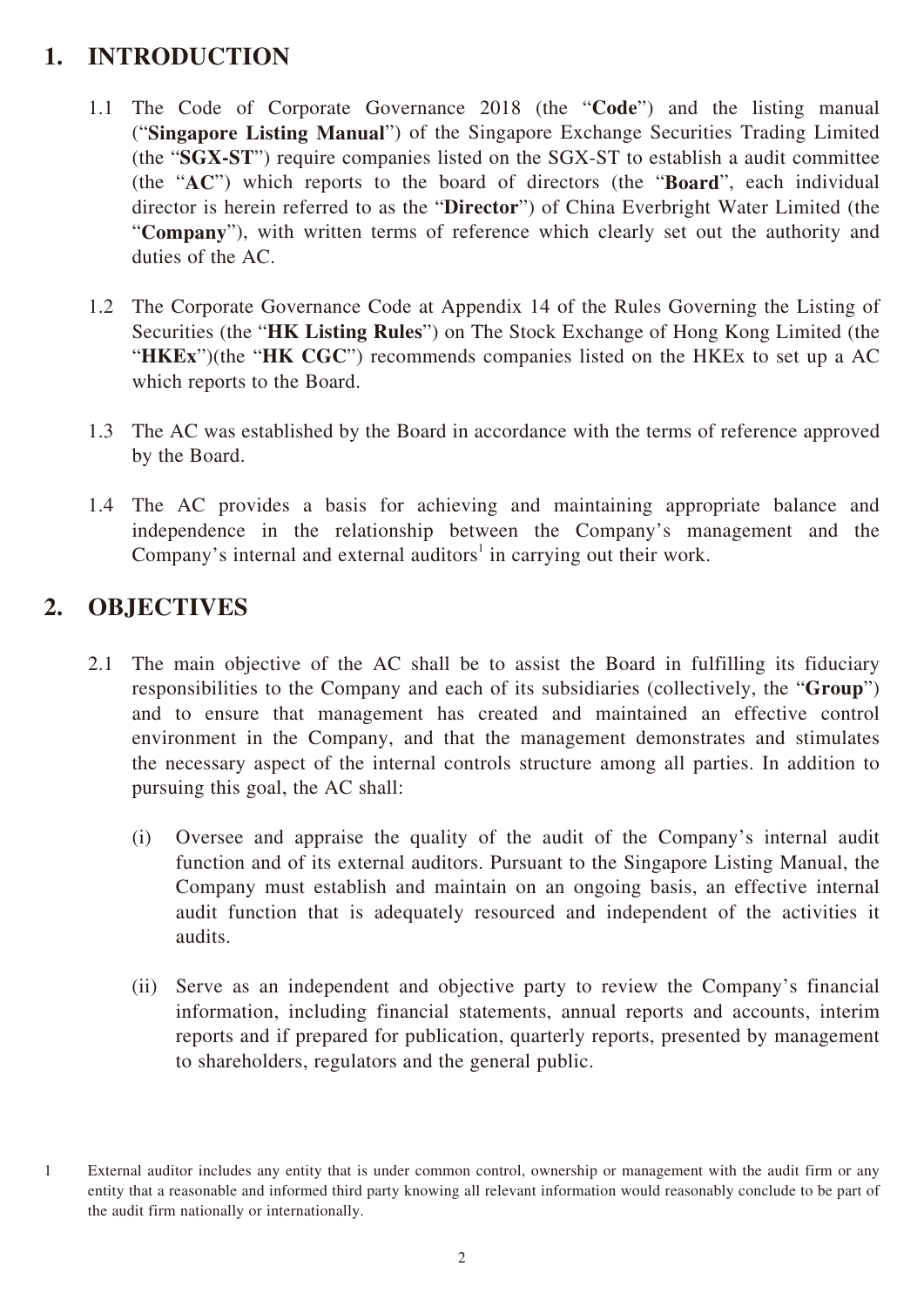- (iii) Examine the adequacy of the Company's administrative and operating controls, as well as internal accounting controls and evaluate adherence.
- (iv) Review and report annually to the Board on the adequacy and effectiveness of the Company's accounting policies, risk management, internal controls, information technology controls, financial reporting practices and business policies.
- (v) Monitor management's commitment to the establishment and maintenance of a robust and effective system of risk management and internal controls addressing financial, operational, compliance and information technology risks (including any arrangements for internal audit).
- 2.2 As a sub-committee of the Board, the AC provides a channel of communication between the Board, management, the internal auditors and the external auditor, on matters arising out of the internal and external audits.

# **3. DUTIES AND RESPONSIBILITIES**

The duty of the AC shall be:

3.1 To review the significant financial reporting issues and judgments and monitor integrity of the Company's financial statements and annual report and accounts, half-year report and, if prepared for publication, quarterly reports and any announcements relating to the company's financial performance.

In reviewing these reports before submission to the Board, the AC should focus particularly on:

- (i) any changes in accounting policies and practices;
- (ii) major judgmental areas;
- (iii) significant adjustments resulting from audit;
- (iv) the going concern assumptions and any qualifications;
- (v) compliance with accounting standards; and
- (vi) compliance with the HK Listing Rules, the HK CGC, the Singapore Listing Manual and legal requirements in relation to financial reporting.

Regarding the above, (i) members of the AC should liaise with the Board and senior management and the AC must meet, at least twice a year, with the Company's auditors and (ii) the AC should consider any significant or unusual items that are, or may need to be, reflected in the report and accounts, it should give due consideration to any matters that have been raised by the Company's staff responsible for the accounting and financial reporting function, compliance officer or auditors.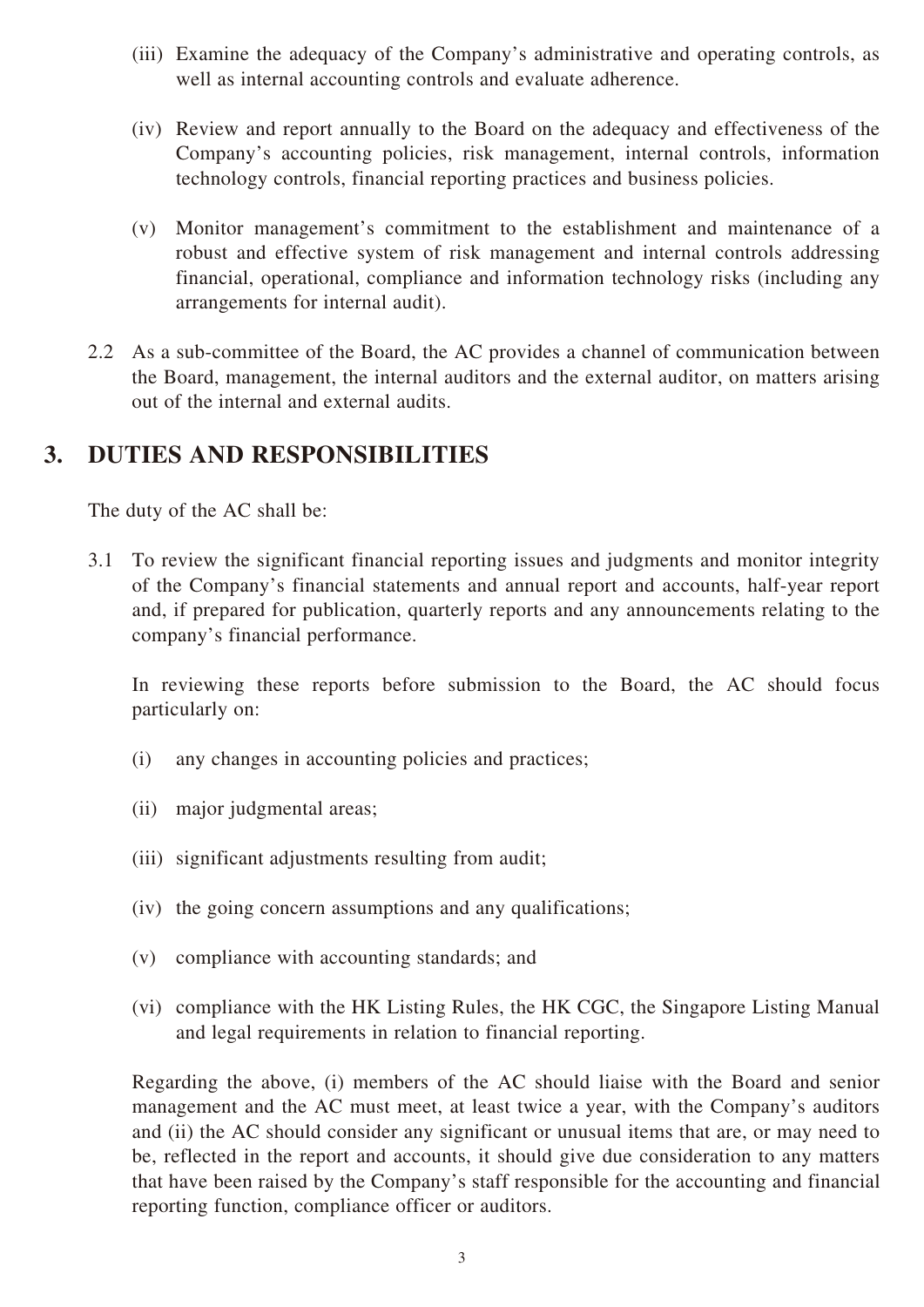- 3.2 To review the Group's key financial risk areas, with a view to providing an independent oversight on the Group's financial reporting, the outcome of such review to be disclosed in the annual reports or where the findings are material, immediately announced via SGXNet and the website of the HKEx, as applicable.
- 3.3 To be primarily responsible for making recommendation to the Board on the appointment, re-appointment and removal of the external auditor, and to approve the remuneration and terms of engagement of the external auditor, and any questions of its resignation or dismissal.

Where the Board disagrees with the AC's view on the selection, appointment, resignation or dismissal of the external auditor, the Company should include in the corporate governance report a statement from the AC explaining its recommendation and also the reason(s) why the Board has taken a different view.

3.4 To develop and implement policy on engaging an external auditor to supply non-audit services, and report, identify and make recommendations to the Board on any matters where actions or improvement is needed. The AC should ensure the external auditor's provision of non-audit services does not impair its independence or objectivity.

When assessing the external auditor's independence or objectivity in relation to non-audit services, the AC may wish to consider:

- (i) whether the skills and experience of the audit firm make it suitable supplier of nonaudit services;
- (ii) whether there are safeguards in place to ensure that there is no threat to the objectivity and independence of the audit because the external auditor provides nonaudit services;
- (iii) the nature of the non-audit services, the related fee levels and fee levels individually and in total relative to the audit firm; and
- (iv) criteria for compensation of the individuals performing the audit.
- 3.5 To review with the external auditor the audit plan and their evaluation of the system of internal accounting controls and monitor management's response and actions to correct any noted deficiencies.
- 3.6 To approve the actual internal audit plan and recommend the annual external auditor's budget.
- 3.7 To ensure co-ordination between the internal and external auditor and to ensure the internal audit function is adequately resourced and has appropriate standing within the Company. The internal audit function could be (i) undertaken by an in-house unit, (ii) outsourced to a reputable accounting or auditing firm or (iii) undertaken by the internal audit staff of the Company's major shareholder, holding company, parent company or controlling enterprise.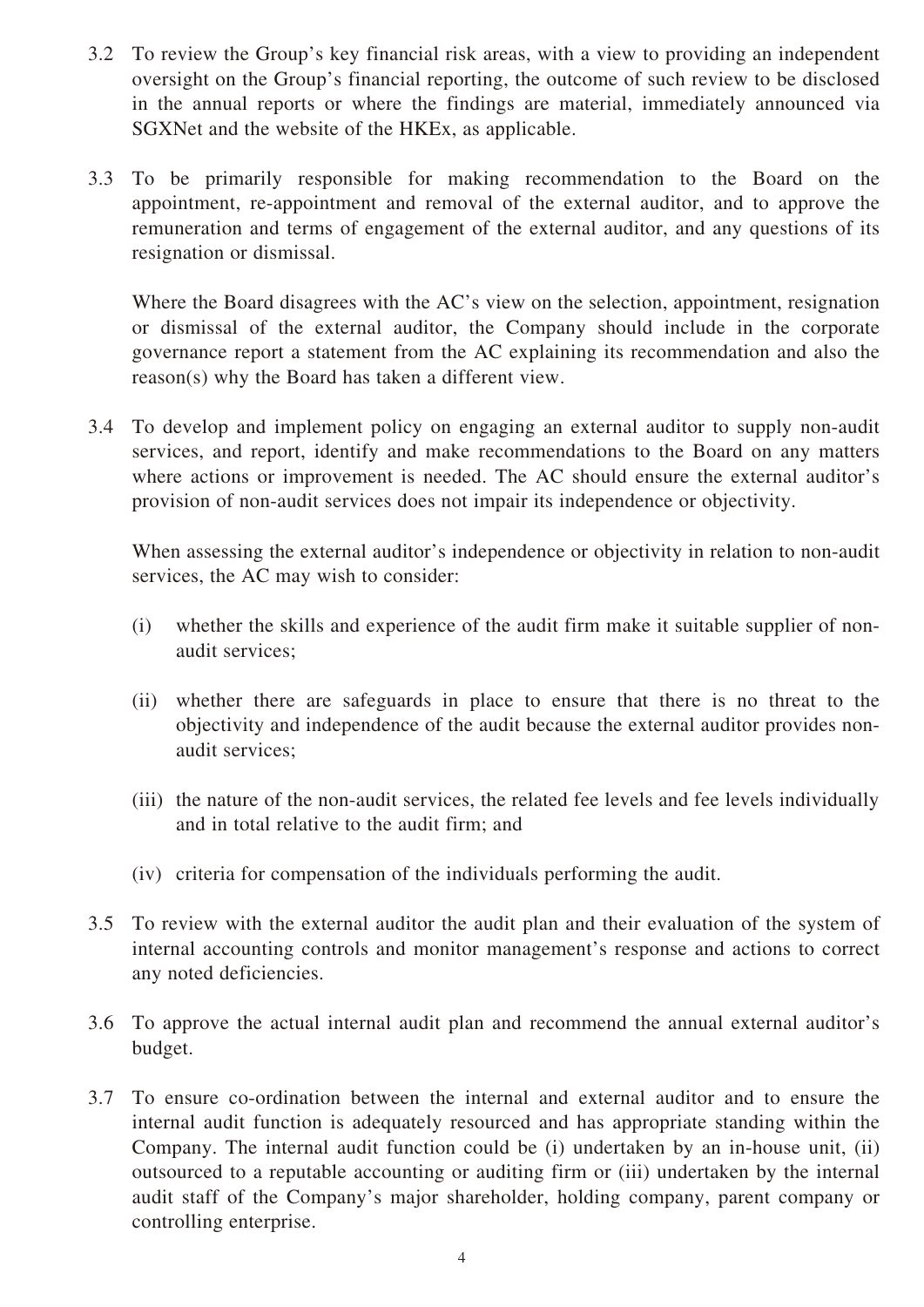- 3.8 The AC should, at least annually, review and monitor the adequacy and effectiveness of the internal audit function, including determination whether the internal auditor has direct and unrestricted access to the chairman of the Board (the "**Chairman**") and AC, and is able to meet separately to discuss matters/concerns.
- 3.9 To review with the internal auditors, the scope and results of the internal audit and monitor management's response to their findings to ensure that appropriate follow-up measures are taken.
- 3.10 To review and report to the Board at least annually on the adequacy and effectiveness of the Company's internal controls, including financial, operational, compliance and information technology controls and risk management systems (such review can be carried out internally or with the assistance of any competent third parties), which shall cover the adequacy of resources, staff qualifications and experience, training programmes and budget of the Group's accounting and financial reporting function.
- 3.11 To consider major investigation findings on risk management and internal control matters as delegated by the Board or on its own initiative and management's response to these findings.
- 3.12 To review the Group's financial and accounting policies and practices, and keep abreast of changes in accounting standards and issues which have a direct impact on financial statements.
- 3.13 To review the external auditor's management letter, any material queries raised by the auditor to management about accounting records, financial accounts or systems of control and management's response, and to ensure that the Board will provide a timely response to the issues raised in the external auditor's management letter.
- 3.14 To evaluate the effectiveness of both the internal and external audit function and efforts through regular meetings.
- 3.15 To determine that no unwarranted management restrictions are being placed upon either the internal or external auditor.
- 3.16 To report to the Board summarizing all the work performed by the AC in carrying out its functions.
- 3.17 To review and approve interested person transactions and connected transactions, and review procedures thereof.
- 3.18 Have explicit authority to investigate any matter within its Terms of Reference, full access to and co-operation by management and full discretion to invite any Director or executive officer to attend its meetings, and reasonable resources to enable it to discharge its functions properly.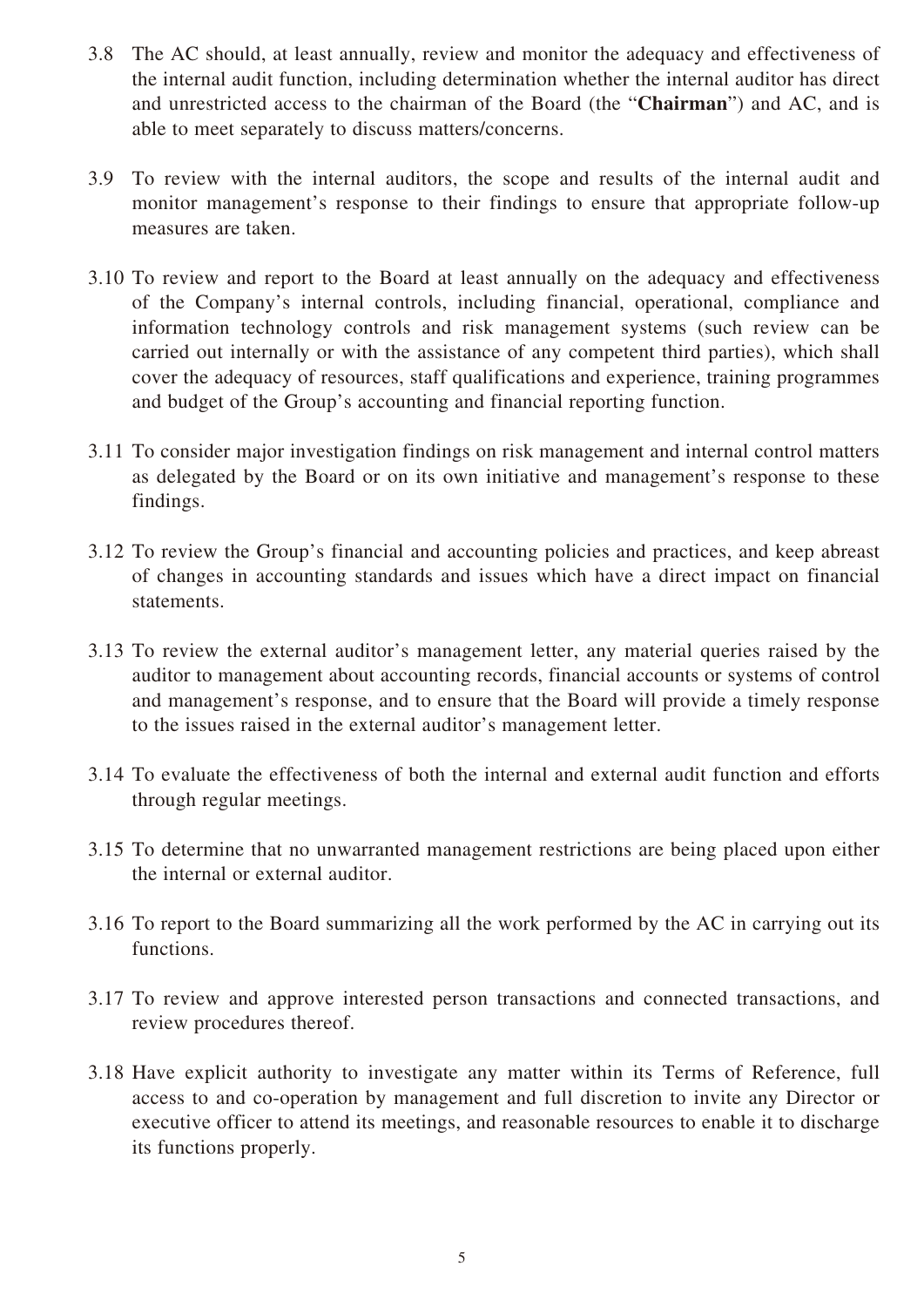- 3.19 To review the policy and arrangement by which employees of the Company and any other persons may, in confidence, raise concerns about possible improprieties in matters of financial reporting or other matters. The AC shall ensure that proper arrangements are in place for such concerns to be raised and independently investigated, and for appropriate follow-up action to be taken.
- 3.20 Where the AC deems necessary or as delegated by the Board, to commission and review the findings of internal investigation into matters where there is any suspected fraud or irregularity or failure of internal controls or suspected fraud or irregularity or failure of internal controls or suspected infringement of any relevant laws, rules and regulations which has or likely to have a material impact on the Company's or the Group's operating results and/or financial position, and management's response, and to consider the management's response to these findings.
- 3.21 To review and monitor the independence and objectivity of the external auditor and the effectiveness of the audit process in accordance with applicable standards. The AC should discuss with the auditor the nature and scope of the audit and reporting obligations before the audit commences.

The AC shall disclose the aggregate amount of fees paid to the external auditor for that financial year and a breakdown of the fees paid in total for audit and non-audit services respectively, or an appropriate negative statement, in the Company's annual report. Where the auditors also supply a substantial volume of non-audit services to the Company, the AC shall keep the nature and extent of such services under review, seeking to balance the maintenance of objectivity and value for money.

- 3.22 To review co-operation given by the management to the external auditors and the internal auditors and to act as the key representative body for overseeing the Company's relations with the external auditor.
- 3.23 To undertake such other reviews and projects as may be requested by the Board and report to the Board its findings from time to time on matters arising and requiring the attention of the AC and matters in the HK CGC.
- 3.24 To ensure that the internal auditor's primary line of reporting should be to the chairman of the AC (the "**AC Chairman**") although the internal auditor would also report administratively to the chief executive officer of the Company.
- 3.25 To review and approve the appointment, and evaluation of the head of the internal audit function, or the accounting/auditing firm or corporation to which the internal audit function is outsourced.
- 3.26 To review potential conflicts of interest, if any, including reviewing and considering transactions in which there may be potential conflicts of interests between the major shareholder, controlling shareholder (as defined under the HK Listing Rules), interested/ connected persons (as defined under the HK Listing Rules) and recommend whether those who are in a position of conflict should abstain from participating in any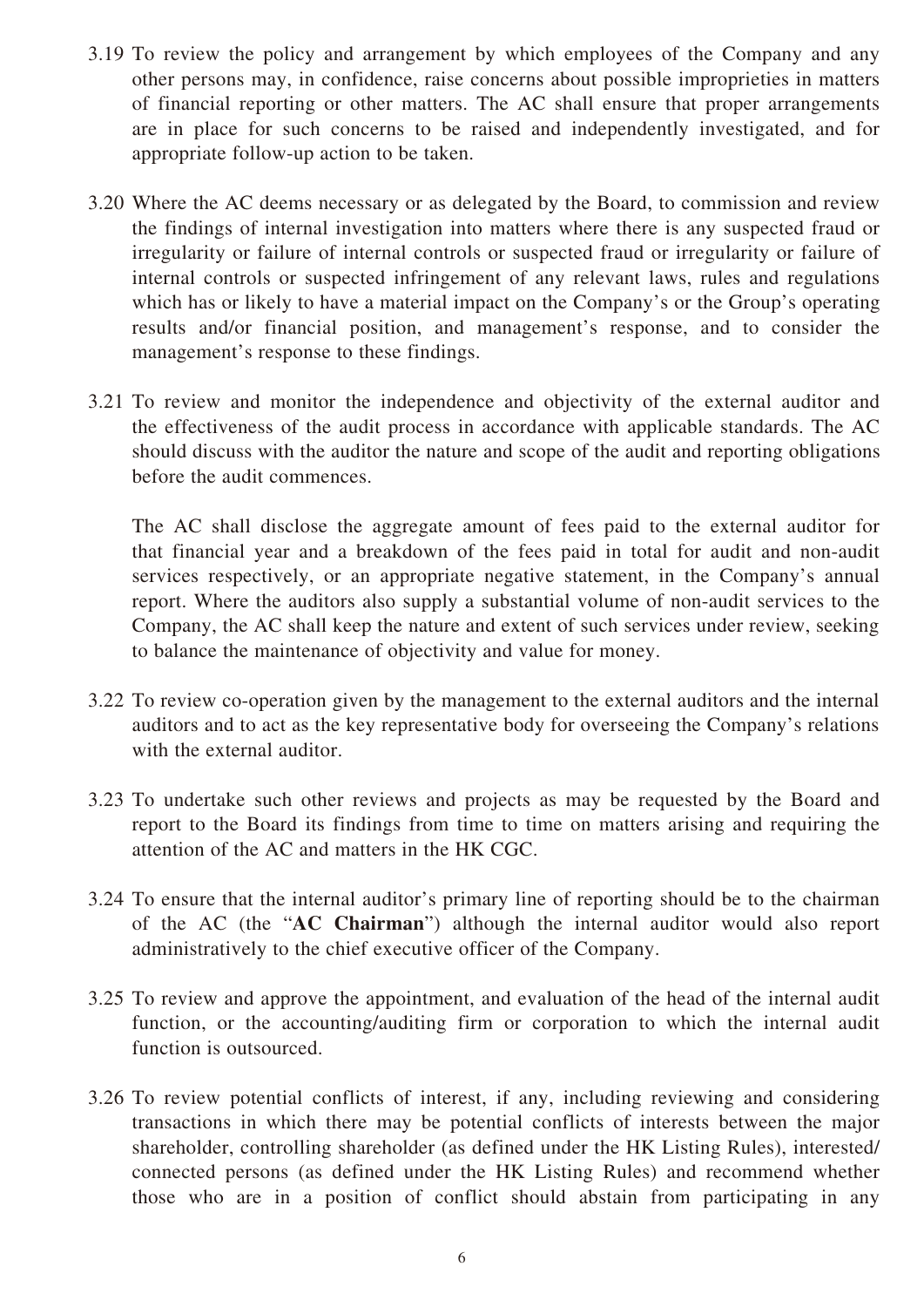discussions or deliberations of the Board or voting on resolutions of the Board in relation to such transactions as well as to ensure that proper measures to mitigate such conflicts of interest have been put in place.

- 3.27 To review the rectification measures and internal control measures relating to regulatory issues involving the Company's licences/permits/certificates etc.
- 3.28 To review the investments in our customers, suppliers and competitors made by the Directors, controlling shareholders of the Company and their respective associates who are involved in management of the Company or have shareholding interests in similar or related business of the Company and make assessments on whether there are any potential conflicts of interests and ensuring that proper measures to mitigate such conflicts of interests have been put in place.
- 3.29 To monitor the implementation of outstanding internal control recommendations and/ or observations highlighted by the external auditor in the course of their audit of the statutory financial statements.
- 3.30 To establish a whistlebowling policy and system for employees and those who deal with the Company (eg. customers and suppliers) to raise concerns, in confidence, with the AC about possible improprieties in any matter related to the Company, and to review whistleblowing investigations within the Company and ensuring appropriate follow-up action, if required.
- 3.31 To review and oversee the implementation of the measures in respect of the legal representatives of the subsidiaries incorporated in People's Republic of China.
- 3.32 To undertake such other functions and duties as may be required by the relevant statutes or the Singapore Listing Manual or HK Listing Rules or HK CGC, and by such amendments made thereto from time to time.
- 3.33 The AC will meet with the external auditor and/or internal auditors separately at least once a year without the presence of the management to review the management's level of cooperation and other matters that warrants the AC's attention.
- 3.34 To review, monitor and assess independence of the external auditor annually. Steps to consider include:
	- (i) Seek reassurance that the auditors and their staff have no family, financial, employment, investment, or business relation with the Group (other than in the normal course of business).
	- (ii) Obtain from the audit firm annually, information about policies and processes for maintaining independence and monitoring compliance with relevant requirements, including those for rotation of audit partners and staff; and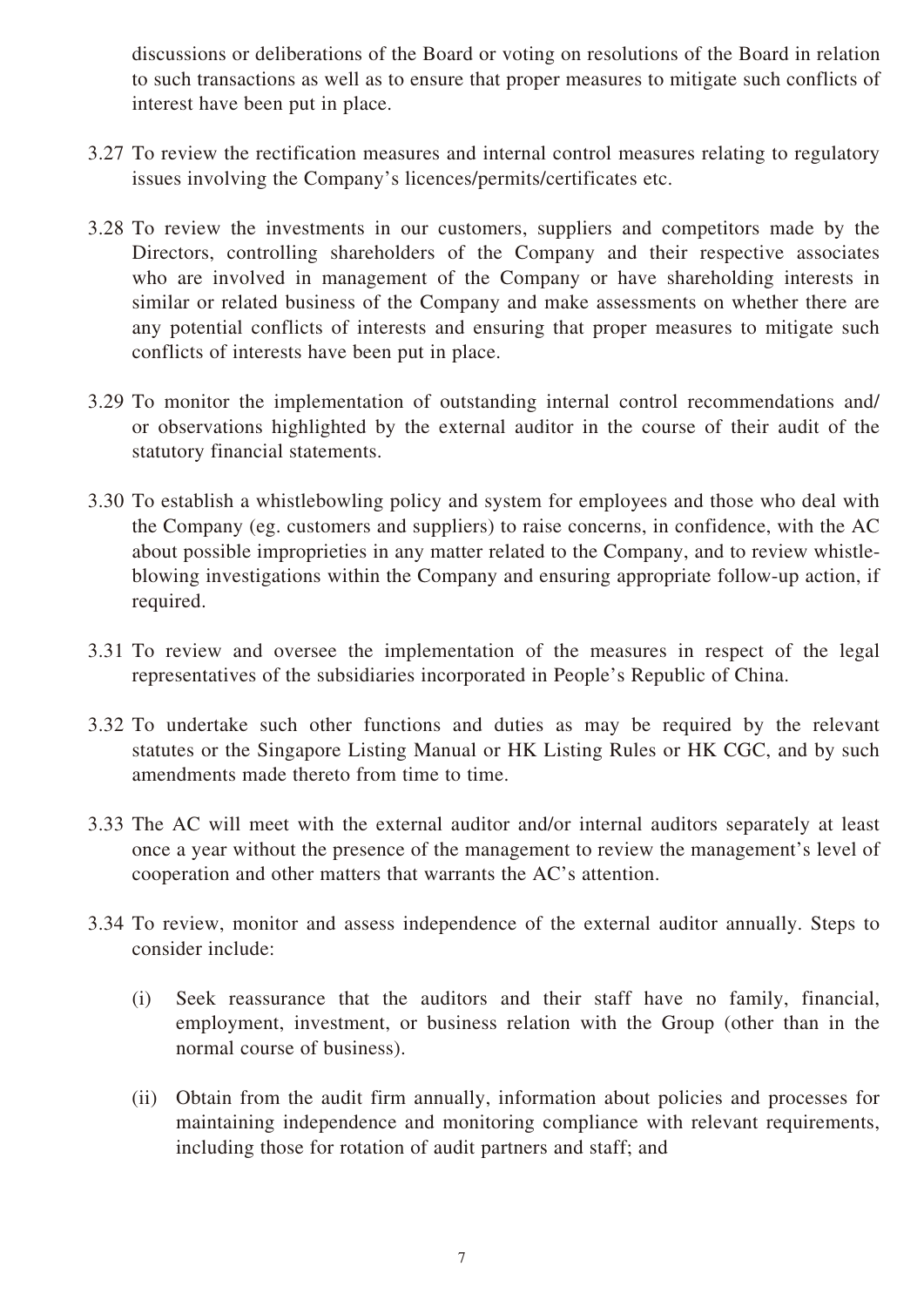- (iii) Meet with the auditor, at least annually, in the absence of management, to discuss matters relating to its audit fees, any issues arising from the audit and any other matters the auditor may wish to raise.
- (iv) Agree with the Board the Company's policies on hiring employees or former employees of the external auditor and monitoring the application of these policies. The AC should then be in a position to consider whether there has been or appears to be any impairment of the auditor's judgment or independence for the audit.
- 3.35 In order to facilitate the AC to discharge its responsibilities, the management of the Company shall assist and provide the AC with access to the information relating to the Company.
- 3.36 In the event that a member of the AC has interest in any matter being considered by the AC, he will abstain from reviewing and deliberating on that particular transaction or voting on that particular resolution.
- 3.37 To conduct an annual assessment of its performance against its Terms of Reference duties and responsibilities and provide a report of the findings to the Board.

# **4. APPOINTMENT**

- 4.1 The Board shall annually confirm the membership of the AC which shall comprise at least three (3) members, of whom:
	- (i) all members should be non-executive Directors and majority of whom, including the AC Chairman, should be independent non-executive Director;
	- (ii) the majority should not be a spouse, parent, brother, sister, son or adopted son or daughter or adopted daughter of an executive Director of the Company or of any related corporation;
	- (iii) the majority should not be any person having a relationship which, in the opinion of the Board would interfere in the exercise of his independent judgment in carrying out the functions of the AC; and
	- (iv) at least one (1) member shall have appropriate professional qualifications or accounting or related financial management expertise or experience as required under rule  $3.10(2)$  of the HK Listing Rules.<sup>2</sup>
- 2 With regard to "appropriate accounting or related financial management expertise", the HKEx would expect the person to have, through experience as a public accountant or auditor or as a chief financial officer, controller or principal accounting officer of a public company or through performance of similar functions, experiences with internal controls and in preparing or auditing comparable financial statements or experience reviewing or analyzing audited financial statements of public companies. It is the responsibility of the Board to determine on a case-by-case basis whether the candidate is suitable for the position. In making its decision, the Board must evaluate the totality of the individual's education and experience.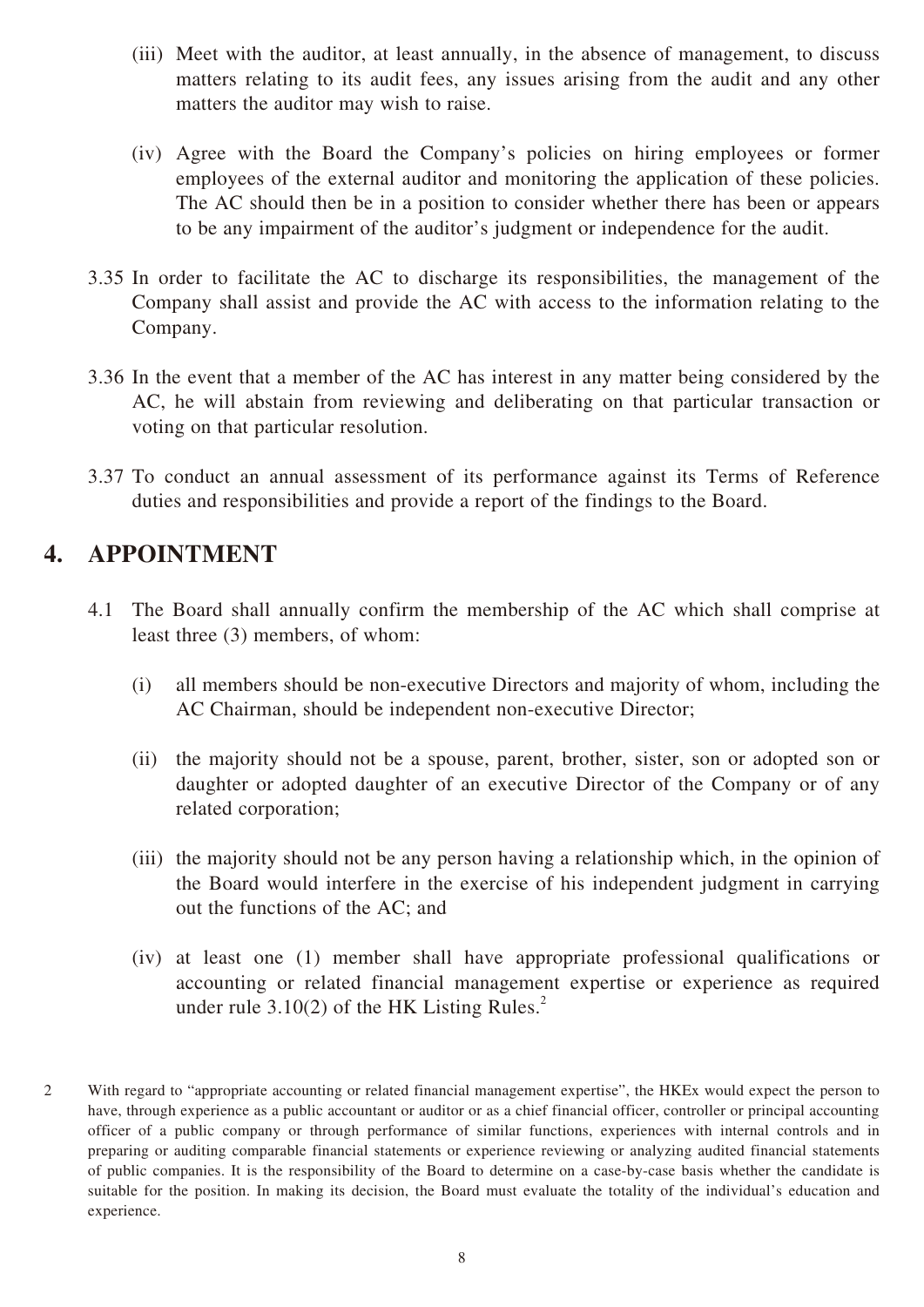- 4.2 The AC Chairman, who shall be elected by its members, shall be an independent nonexecutive Director.
- 4.3 The AC should be appropriately qualified to discharge their responsibilities and to take measures to keep abreast of changes in accounting standards and issues which have direct impact on financial statements. Collectively, the AC should have broad business experience, knowledge of the operations, finance and auditing procedures of the Company and its subsidiaries as well as commitment and available time. At least two (2) members of the AC, including the AC Chairman, shall have accounting or related financial management expertise or experience, as the Board interprets such qualification in its business judgment.
- 4.4 The Board shall consider whether a Director is independent in accordance with the provisions of the HK Listing Rules and the Code. In the event of differences between the HK Listing Rules and the Code, the Board shall comply with the more onerous rule and/ or requirement.
- 4.5 On appointment, and thereafter, every member of the AC shall submit an annual confirmation as to his independence. Such confirmations shall be submitted to the Board within two (2) months after the close the financial year of the Company.
- 4.6 A member of the AC shall notify the AC immediately, of any change in circumstances that may result in him not being able to meet the criteria for independence. The Board may, after considering the change in circumstances, require the resignation of the member of the AC.
- 4.7 If a member of the AC for any reason ceases to be a member of the AC with the result that the number of members of the AC is reduced to below three (3), the Board shall, within three (3) months of that event, appoint such number of new members of the AC having such qualifications to meet the statutory requirements.
- 4.8 A former partner or director of the Company's existing auditing firm or auditing corporation should be prohibited from acting as a member of the AC for a period of two (2) years from the date of the person ceasing (a) to be a partner of the auditing firm or director of the auditing corporation; and (b) to have any financial interest in the auditing firm or auditing corporation, whichever is later.
- 4.9 A member of the AC who wishes to retire or resign from the AC shall notify the Board in writing, giving at least one (1) month's notice.
- 4.10 The office of a member of the AC shall become vacant upon the member's resignation/ retirement/removal or disqualification as a Director of the Company.
- 4.11 New members of the AC shall receive an induction covering the AC's Terms of Reference, and be provided with an overview of the Company's internal control organization and risk management systems.
- 4.12 The appointment of the members of the AC may be revoked, or additional members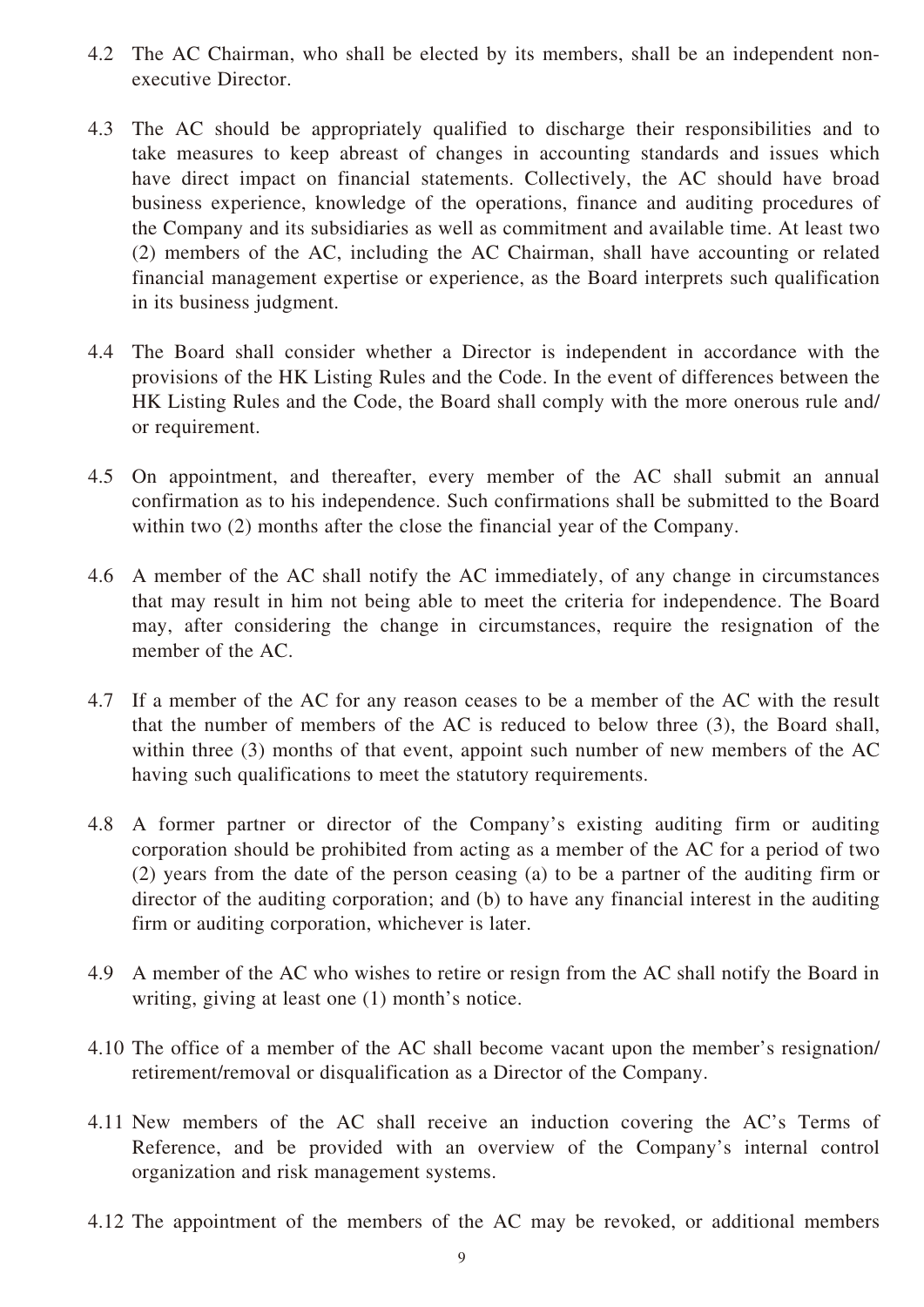may be appointed to the AC by separate resolutions passed by the Board and by the AC, subject to and/or taking into consideration the recommendations from the nominating committee of the Company.

### **5. ADMINISTRATION**

#### **5.1 Meetings**

- (i) The meetings of the AC may be conducted by means of telephone conferencing or other methods of simultaneous communication by electronic or telegraphic moans whereby all persons participating in the meeting can hear each other and participation in a meeting in this manner shall be deemed to constitute presence in person at such meeting provided that all decisions made are confirmed in writing by all members of the AC who participated in the said telecommunication discussion.
- (ii) The meetings of the AC shall be held at least four times a year. Special meetings may be called, when necessary, by any member of the AC, the internal auditors or the external auditor. These meeting should be held:
	- (a) prior to the commencement of the annual external audit;
	- (b) prior to the Board's approval of the quarterly (if applicable), interim and full year results; and
	- (c) after the completion of the annual external audit and prior to the Board's approval of the final results.
- (iii) The AC shall meet: (a) with the external auditors to discuss, including but not limited to, matters relating to audit fees, any issues arising from the audit and any other matters the external auditors may wish to raise; and (b) with the internal auditors, in each case without the presence of management, at least annually.
- (iv) The AC shall have full discretion with regard to the calling of the meetings and the proceedings thereat and may invite any Director, representatives of internal auditors, representative of external auditor or management to their meetings.
- (v) The external auditors or the head of internal audit may request a meeting if they consider that a meeting is necessary.
- (vi) Except as otherwise provided in these Terms of Reference, meetings should be attended by:
	- (a) financial director/chief financial officer/finance manager/financial controller (where applicable) of the Company;
	- (b) head of internal audit; and
	- (c) representative of external auditors.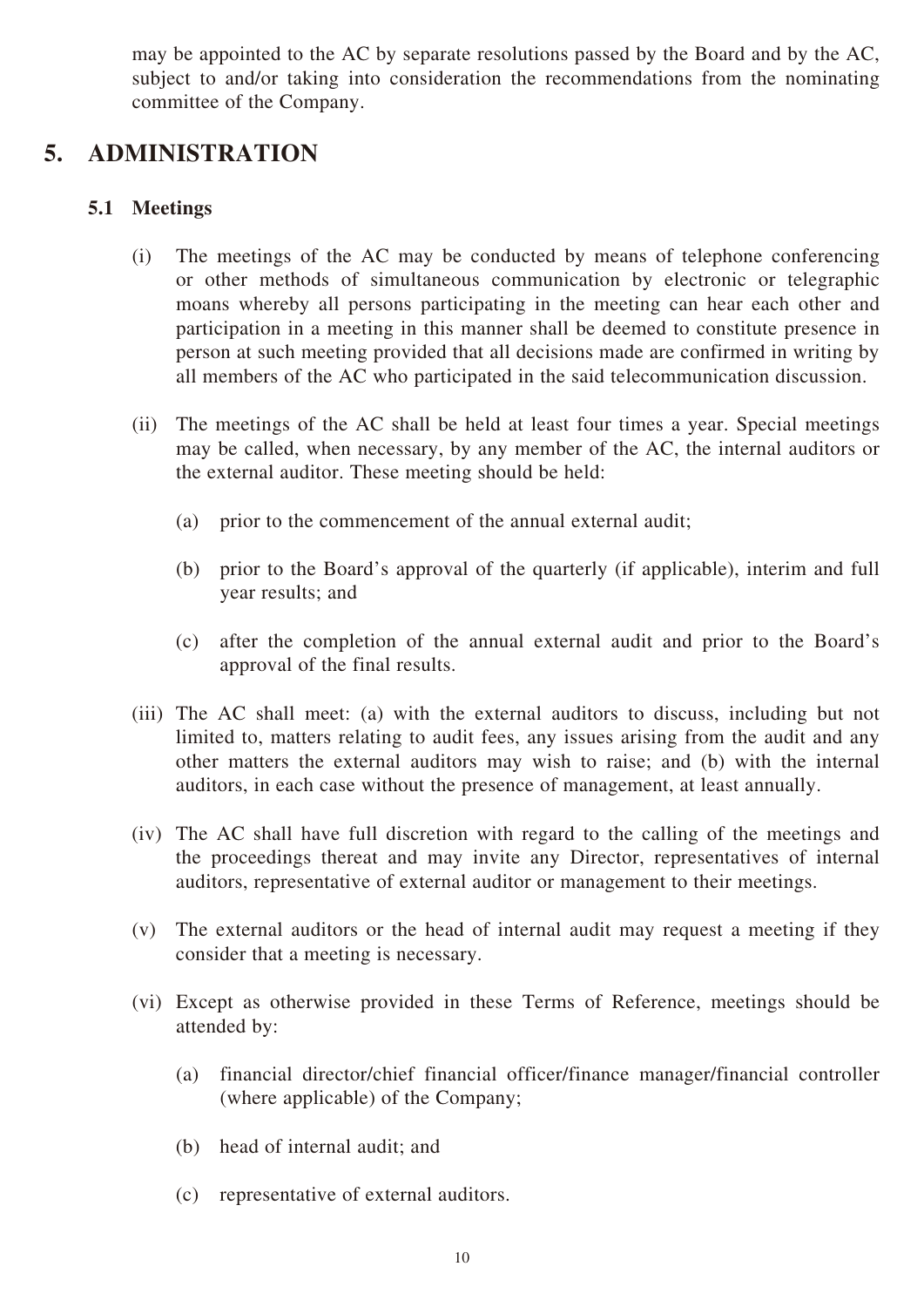- (vii) The AC Chairman shall chair all meetings. If at any meeting the AC Chairman is not present within ten (10) minutes after the time appointed for holding the meeting, the members present may choose one of the other independent members to be chairman of the meeting.
- (viii)The secretary of the Company, failing whom his/her representative, shall attend all AC meetings and minute the proceedings thereof including providing an attendance record of individual members present at all meeting.
- (ix) Draft and final versions of the minutes shall be confirmed by the chairman of the meeting and circulated to all members of the AC for their comment and records, within a reasonable time after the meeting. The minutes are to be signed by the chairman of the meeting or by the chairman of the next succeeding meeting.
- (x) If the AC Chairman so decides, the minutes shall be circulated to other members of the Board. Any Director may, provided that there is no conflict of interest and with the agreement of the chairman, obtain copies of minutes of the AC meetings.

#### **5.2 Notice**

The notice of each meeting of the AC, confirming the venue, time and date and enclosing an agenda of items to be discussed, shall other than under exceptional circumstances be forwarded to each member of the AC not fewer than three (3) working days prior to the date of the meeting. The members of the AC may, however, consent to shorter notice whereupon the requisite period shall be waived.

#### **5.3 Quorum**

The quorum shall be two (2) members.

#### **5.4 Voting**

Each member present shall have one vote. All resolutions passed in the meeting shall be by majority votes. If the votes for and against a resolution are equal, the chairman of the meeting shall have a casting vote.

Any member who has an interest in any matters being reviewed or considered by the AC shall abstain from voting on that matter.

#### **5.5 Written resolutions**

A resolution in writing signed by all the members of the AC shall be as valid and effectual as if it had been passed at a meeting of the AC duly convened and held. Any such resolution may consist of several documents in like form, each signed by one or more members. The expressions "in writing" and signed include approvals by facsimile, telex, cable or telegram.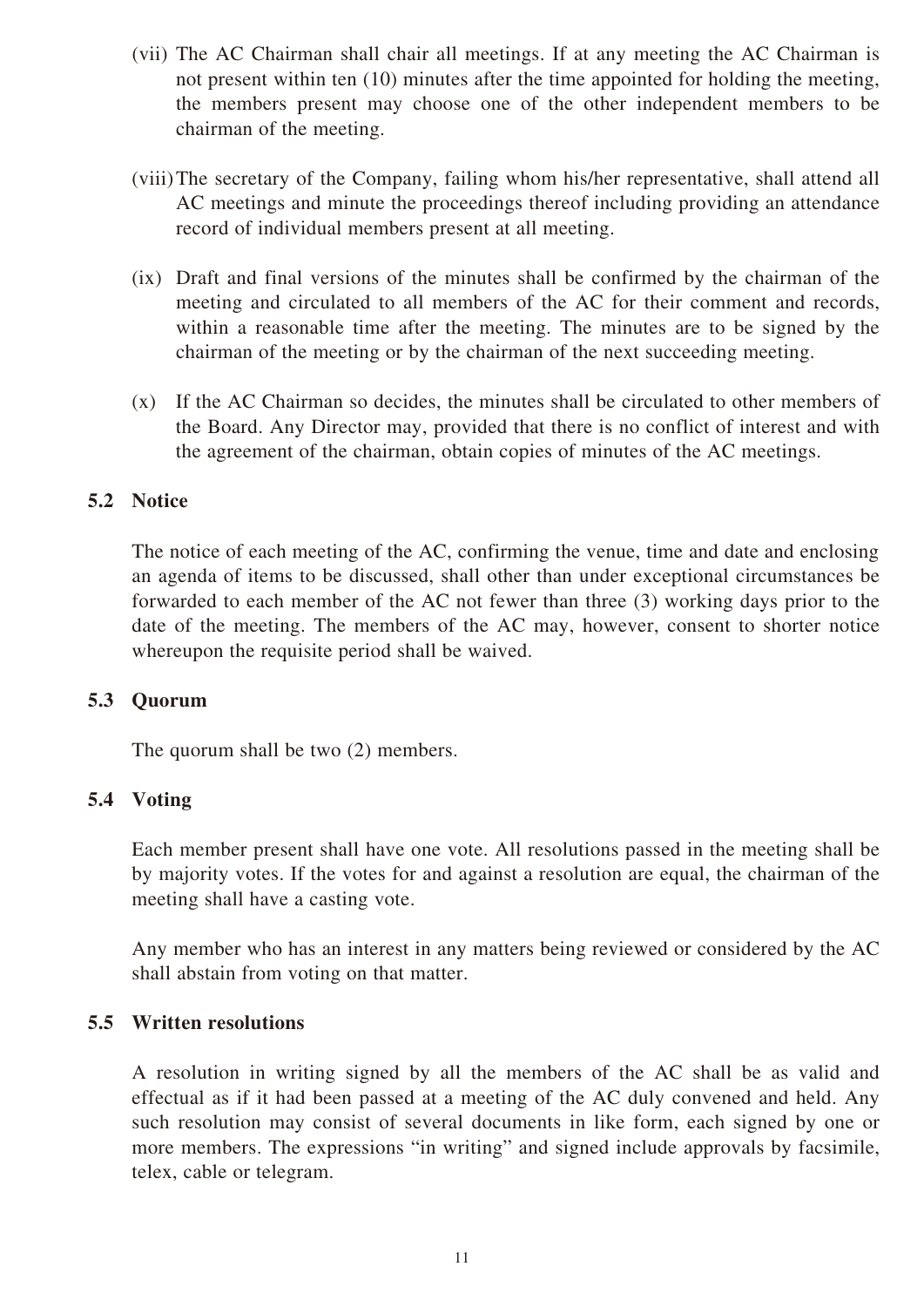#### **5.6 Reporting**

- (i) The Company must describe in its annual report its corporate governance practices with specific reference to the principles and the provisions of the Code. The Company must comply with the principles of the Code. Where the Company's practices vary from any provisions of the Code, it must explicitly state, in its annual report, the provision from which it has varied, explain the reason for variation, and explain how the practices it had adopted are consistent with the intent of the relevant principle.
- (ii) The AC Chairman shall report, from time to time, on the proceedings of the AC to the Board by way of submission of minutes of the AC meetings or by such other mode as the AC Chairman shall in his discretion deems fit.
- (iii) The AC shall report regularly to the Board on the exercise of its duties, and on the outcome of its reviews and discussions with the external auditor and the internal auditors and their findings on any suspected fraud or irregularity, or suspected infringement of any Singapore or Hong Kong law, rules and regulations, which has or is likely to have material impact on the operating results or financial position of the Company, as well as identifying those matters which it considers require action or improvement, and making recommendations as to the step to be taken.
- (iv) The AC shall, after each AC meeting, send the Board a report on its findings and recommendations.
- (v) To include a report on how the AC met its responsibilities in its review of the quarterly (if applicable), half-yearly and annual results and unless expressly addressed by a separate risk committee, or the Board itself, its review of the risk management and internal control systems, the Company's internal audit function and whether such internal audit function is independent, effective and adequately resourced, and its other duties under the HK CGC and the Singapore Listing Manual in the Company's corporate governance report in the annual report.
- (vi) The Board shall ensure that the following (and such other information as may be required by the HK CGC and the Code from time to time) are disclosed in the Company's annual report and in the corporate governance report:
	- (a) the name of the members of the AC and the key Terms of Reference of the AC explaining its role and authority delegated, summary of all the AC activities;
	- (b) the aggregate amount of fees paid to external auditor for the financial year, the breakdown of fees paid in audit and non-audit;
	- (c) the summary of AC activities conducted during the year;
	- (d) the number of AC meetings held in that year;